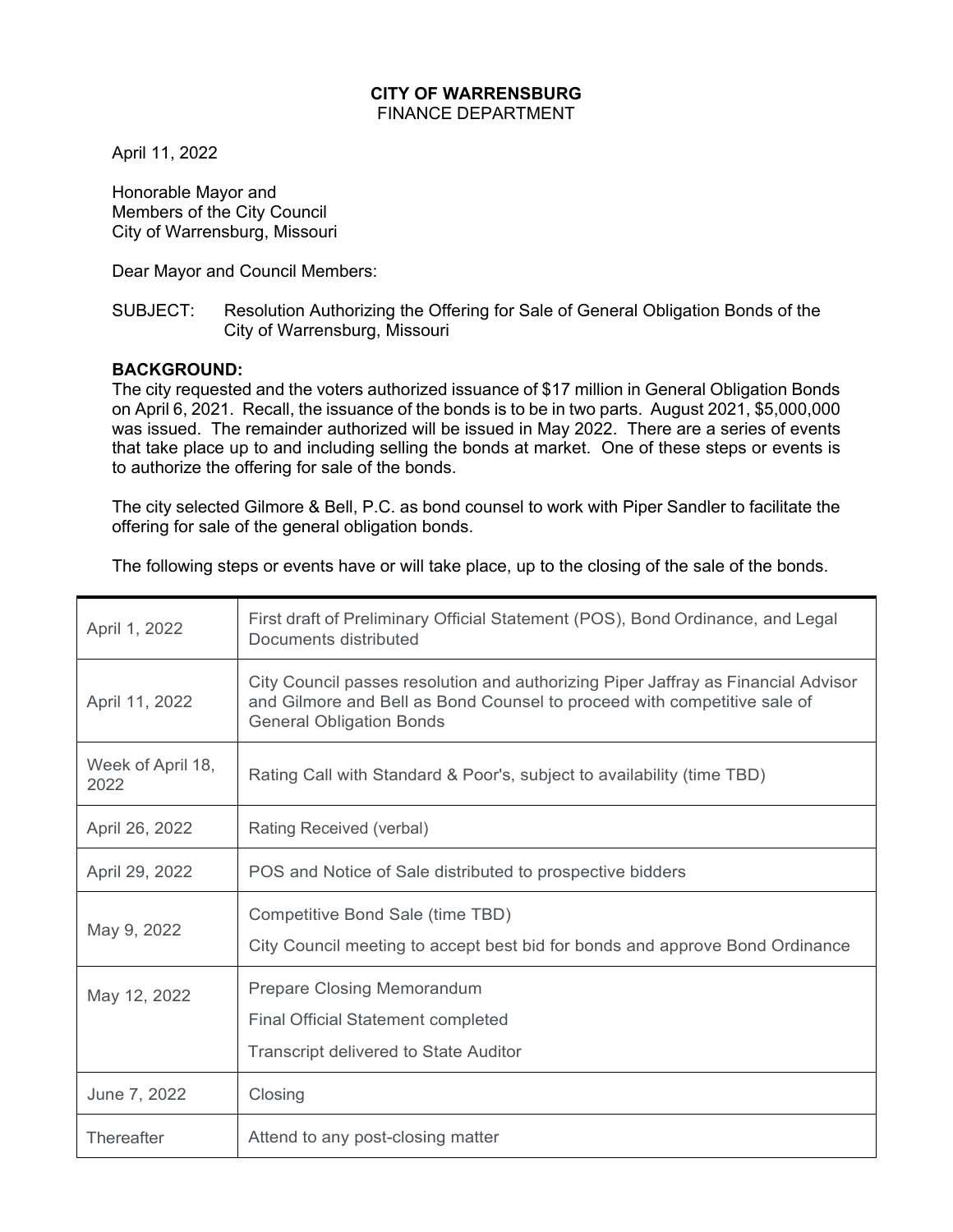Staff has received the documents reference on April 1<sup>st</sup> for review. Information will be shared with Council as each of these steps are completed. The ordinance presented to Council on May  $9<sup>th</sup>$  will require waiver of the rules to consider on first reading and passage at the meeting.

### **ISSUE:**

To authorize the Municipal Advisor and Bond Counsel to complete necessary actions for offering and sale of \$12,000,000 in General Obligation Bonds.

## **STRATEGIC PLAN:**

Focus I: Investment in Infrastructure

## **FISCAL IMPACT:**

The net fiscal impact of this proposal will be the closing costs and fees to issue bonds in May 2022 and provide proceeds to complete street infrastructure projects.

#### **ECONOMIC BENEFITS / IMPACT:**

The proposal offers the City the expertise to borrow funds responsibly as debt issuance is completed.

## **RECOMMENDATIONS:**

Staff recommends approval of the resolution authorizing offering sale of \$12,000,000 general obligation bonds.

Sincerely,

Marcella McCoy

Marcella McCoy Director of Finance

Attachments: Resolution document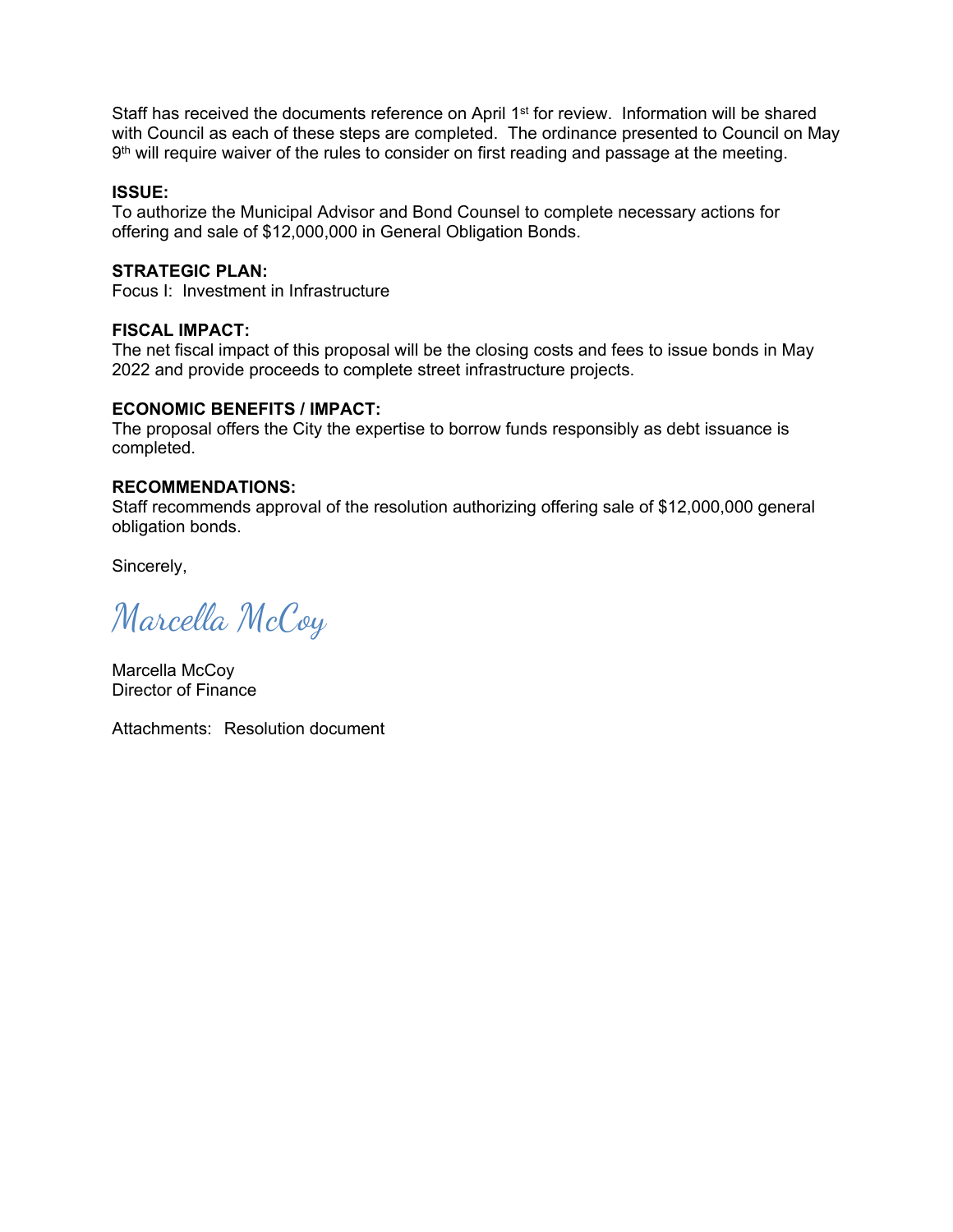#### **RESOLUTION NO.**

### **RESOLUTION AUTHORIZING THE OFFERING FOR SALE OF GENERAL OBLIGATION BONDS OF THE CITY OF WARRENSBURG, MISSOURI.**

**WHEREAS,** the City of Warrensburg, Missouri (the **"City"**), has selected the firm of Gilmore & Bell, P.C., Kansas City, Missouri, as bond counsel (**"Bond Counsel"**), and Piper Sandler & Co., as municipal advisor (the **"Municipal Advisor"**), for a series of general obligation bonds in an aggregate principal amount of approximately \$12,000,000 (the **"Bonds"**) for the purpose of financing the costs to acquire rights of way, and to construct, reconstruct, extend and improve streets and roads in the City (the **"Project"**); and

**WHEREAS,** the City desires to authorize the Municipal Advisor and Bond Counsel to proceed with the offering for sale of the Bonds; and

**WHEREAS,** the City desires to authorize the Municipal Advisor and Bond Counsel to proceed with the preparation and distribution of a Notice of Sale, a Preliminary Official Statement and a final Official Statement relating to the Bonds.

#### **NOW, THEREFORE, BE IT RESOLVED BY THE CITY COUNCIL OF THE CITY OF WARRENSBURG, MISSOURI, AS FOLLOWS:**

Section 1. The City hereby authorizes the Municipal Advisor and Bond Counsel to proceed with the preparation, review and distribution of the Notice of Sale, the Preliminary Official Statement and the final Official Statement for the Bonds. Upon completion of the preparation of the Notice of Sale and the Preliminary Official Statement, the Municipal Advisor is hereby authorized to proceed with the offering for sale of the Bonds. The final terms of the Bonds shall be determined and approved by subsequent ordinance of the City Council of the City.

**Section 2.** The City Council hereby authorizes the execution of the final Official Statement by the Mayor, the City Manager or other appropriate officers of the City with such changes and additions thereto as such officials shall deem necessary or appropriate, such official's signature thereon being conclusive evidence of such official's and the City's approval thereof. The City Council hereby consents to the use and public distribution by the Underwriter of the Preliminary Official Statement and the final Official Statement in connection with the offering for sale of the Bonds.

**Section 3.** For the purpose of enabling the purchaser of the Bonds to comply with the requirements of Rule 15c2-12(b)(1) of the Securities and Exchange Commission, the Mayor, the City Manager or other appropriate officers of the City are hereby authorized, if requested, to provide the purchaser of the Bonds a letter or certification to the effect that the City deems the information contained in the Preliminary Official Statement to be "final" as of its date, except for the omission of such information as is permitted by Rule 15c2-12(b)(1), and to take such other actions or execute such other documents as such officers in their reasonable judgment deem necessary to enable the purchaser to comply with the requirements of such Rule.

**Section 4.** The City agrees to provide to the purchaser of the Bonds within seven business days of the date of the agreement to purchase the Bonds or within sufficient time to accompany any confirmation that requests payment from any customer of the purchaser, whichever is earlier, sufficient copies of the final Official Statement to enable the purchaser to comply with the requirements of Rule 15c2-12(b)(4) of the